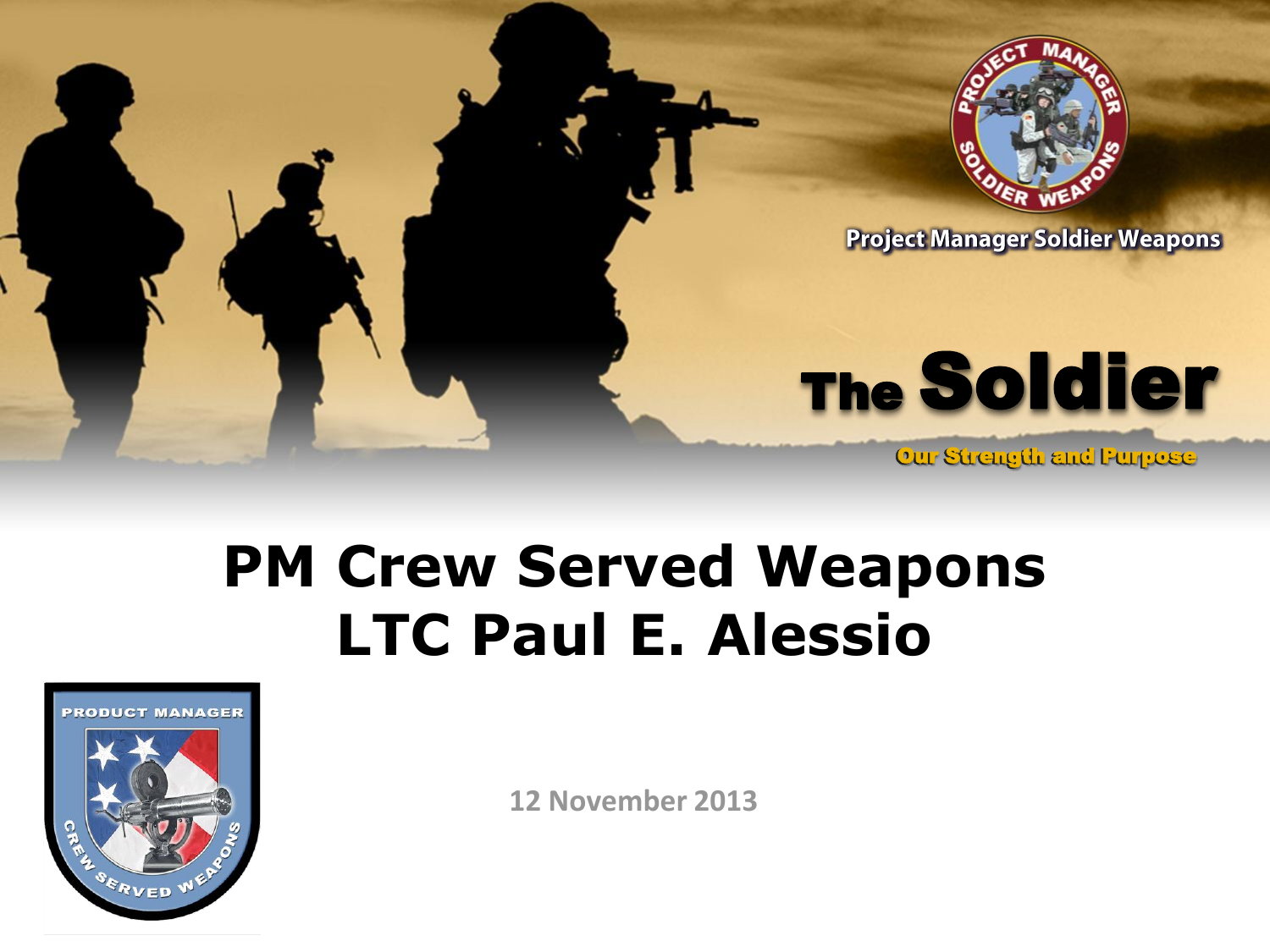

*"Provide premier Soldier weapons systems enabling battlefield dominance"*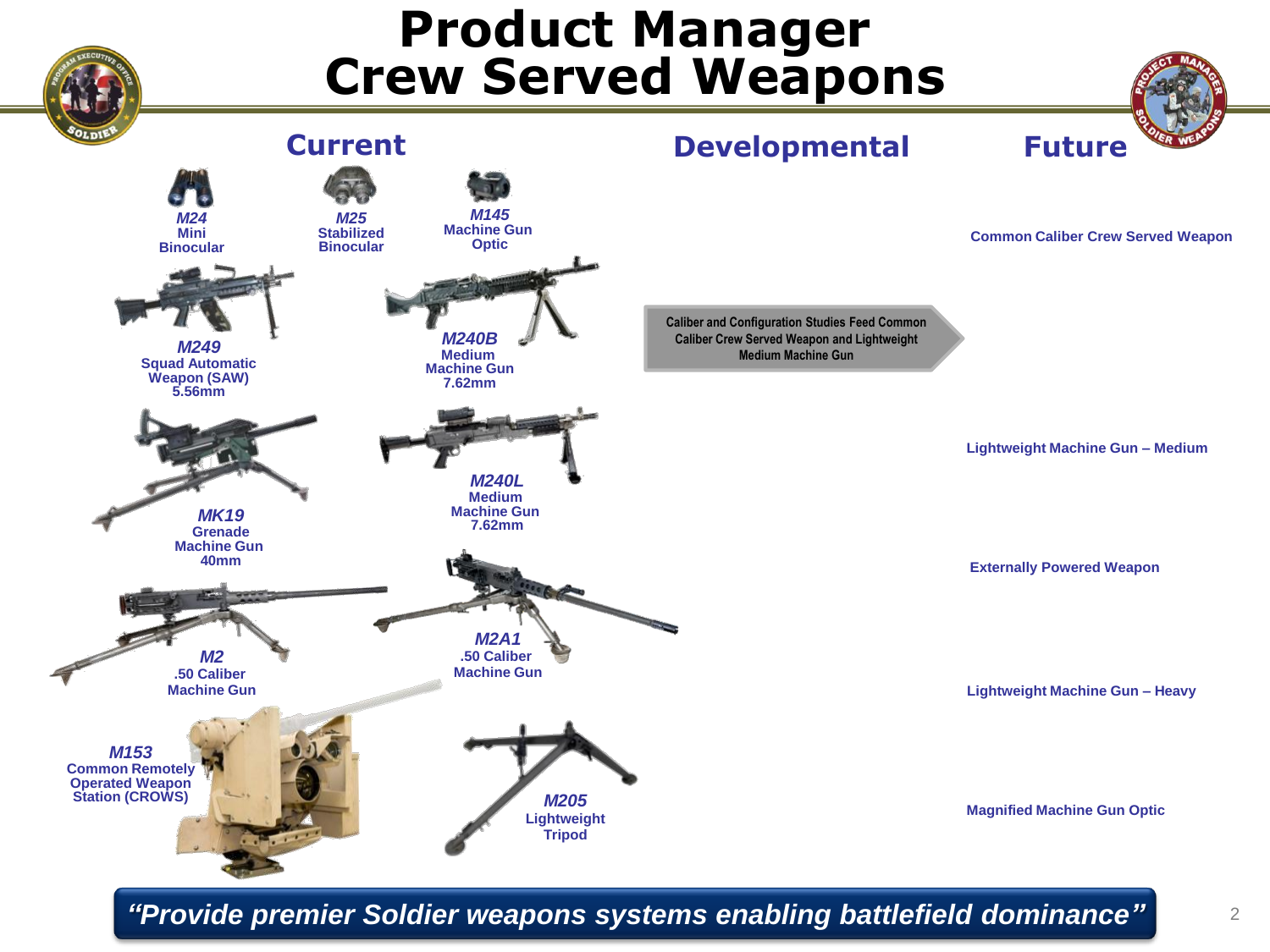## **PM CSW Path Forward – Notional**



## **Critical Elements of Analysis**

- 1. M249s in AR Role will be replaced by the Common Caliber Crew Served Weapon
- 2. M240 Bs and Ls will be replaced by Lightweight Medium Machine Gun
- 3. Externally Powered Weapon replaces M2A1 and MK19 mounted on RWS

## **Summary**

**All current weapon production lines will go COLD by FY15.** 

10 year timeframe estimated from New Start to FUE for all requirements. Sustainment transition depends on the rate of production and final BOI.